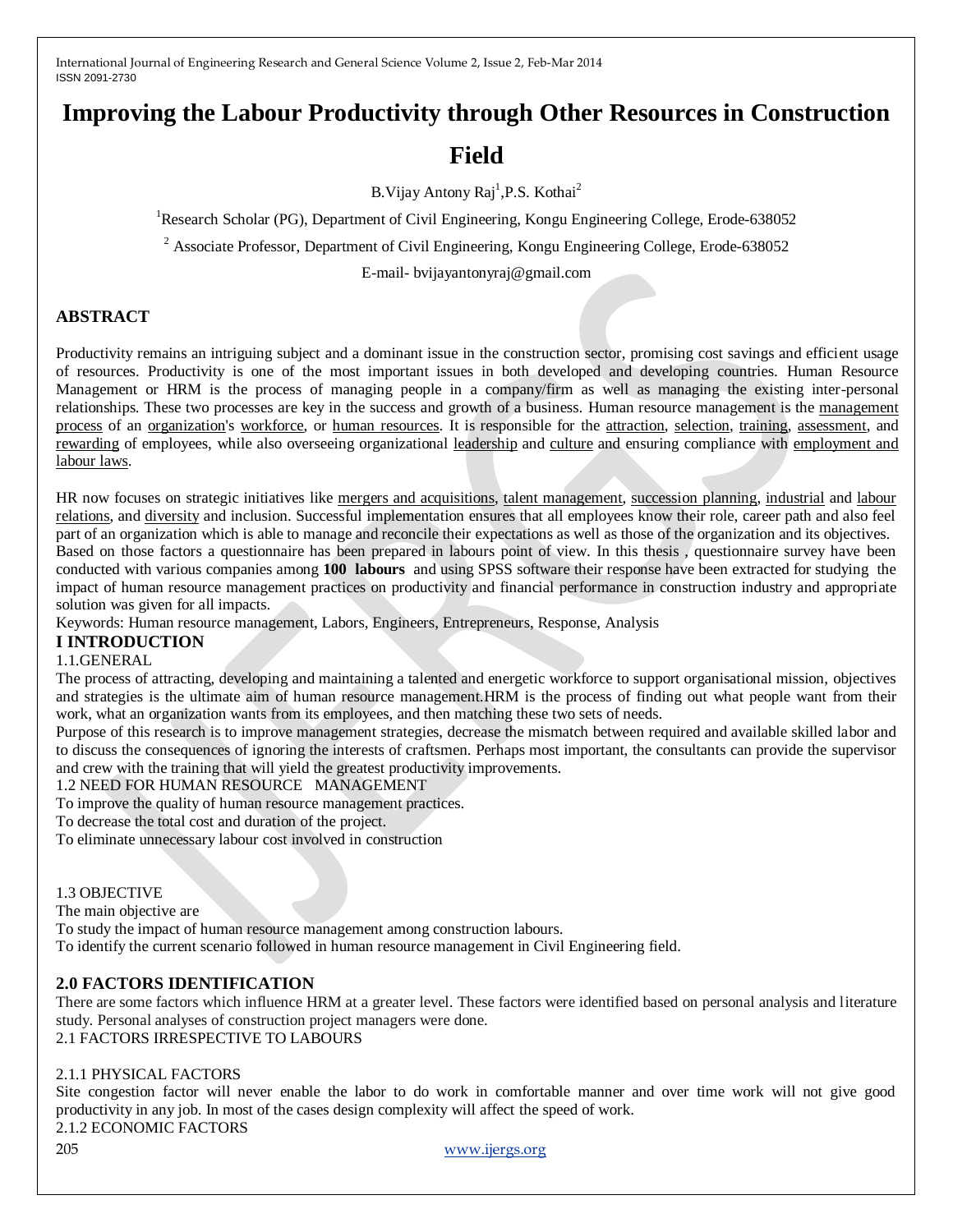On time payment should be done right at the time when the work is accomplished. Discontinuity of work schedule will affect labors financial status and sufficient amount of pay should be given to labor.

#### 2.1.3 PSYCHOLOGICAL FACTORS

Psychological factors deals will many parameters. In civil Engineering point of view ,In recent years the cultural difference is making the worker to work uncomfortably and work satisfaction with respect to job is very much necessary.

#### 2.1.4 ORGANIZATIONAL FACTORS

Quality of work is good/maintained in firm. Sufficient Crew size should be provided by the firm for accomplishing the task. Accommodation and food should be maintained in a better manner by the top manager.

#### 2.1.5 ENVIRONMENTAL FACTORS

It is very clear to mention that climatic condition will affect the working performance but the firm is the primarily responsible for resolving HVAC problems to labors. The project manager and the site supervisor should always maintain the site condition in a good manner.

#### 2.1.6 DESIGN FACTORS

Innovative design methodology creates discomfort in work but proper training approach will eradicate this problem. It is must to say that violation of code practices by the firm should be totally abolished only the design problems won't occur.

#### 2.1.7 MATERIAL FACTORS

It is necessary to supply quality materials by the firm at any cost but in some cases desolate materials are used in small scale firms. Another serious problem is the co-workers are mishandling the materials due to lack of training.

#### 2.1.8 EQUIPMENT FACTORS

Usage of mechanical equipment's for an prolonged period of time is still found in most of the firms and due to this factor equipment malfunctioning will take place oftenly.It is necessary to have proper maintenance of equipment and proper training for operating equipment's to the labor's.

#### 2.1.9 PROJECT FACTORS

Sufficient men and materials are not found in some working site due to this factor the time period for accomplishing a work is delayed. A good transportation facility should be provided by the firm to the labors.

#### 2.1.10 EXTERNAL FACTORS

Political / Governmental problems often aroused in some firms and due to this work schedule is disturbed .In small scale firms, resources are managed in an improper manner whereas in partnership based firms contractual conflicts are found.

# **3.0 DATA COLLECTION AND ANALYSIS**

#### 3.1 GENERAL

Various data's have been collected for designing the questionnaire. A translated questionnaire in Tamil language has been prepared, for the labors for convenient purpose.

#### 3.2 QUESTIONNAIRE DESIGN

The design of questionnaire was done based on the analysis made in various literatures reviews. The design of questionnaire was done based on the factors to be considered irrespective to labours.

#### 3.3 QUESTIONNAIRE SURVEY

The prepared Questionnaire on human resource management in Construction industry is distributed to 100labors and their response have been extracted Responses from all three levels (large scale, medium scale and small scale) of companies are equally distributed.

#### 3.5 DATA ANALYSIS USING STATISTICAL TOOL

The answered questionnaires were collected and using SPSS software it is analised.SPSS Statistics is a [software package](http://en.wikipedia.org/wiki/Computer_program) used for [statistical analysis.](http://en.wikipedia.org/wiki/Statistical_analysis) Long produced by [SPSS Inc.,](http://en.wikipedia.org/wiki/SPSS_Inc.) it was acquired by [IBM](http://en.wikipedia.org/wiki/IBM) in 2009, and current versions are officially named IBM SPSS Statistics. Companion products in the same family are used for survey authoring and deployment (IBM SPSS Data Collection), [data mining](http://en.wikipedia.org/wiki/Data_mining) [\(IBM SPSS Modeler\)](http://en.wikipedia.org/wiki/SPSS_Modeler)[, text analytics,](http://en.wikipedia.org/wiki/Text_mining) and collaboration and deployment (batch and automated scoring services).

#### **4.0 RESULTS AND DISCUSSIONS**

SPSS 17, a statistical tool is used to analyze the obtained data from Questionnaire. The values should be labeled in variable view of SPSS and the obtained data should be filled in data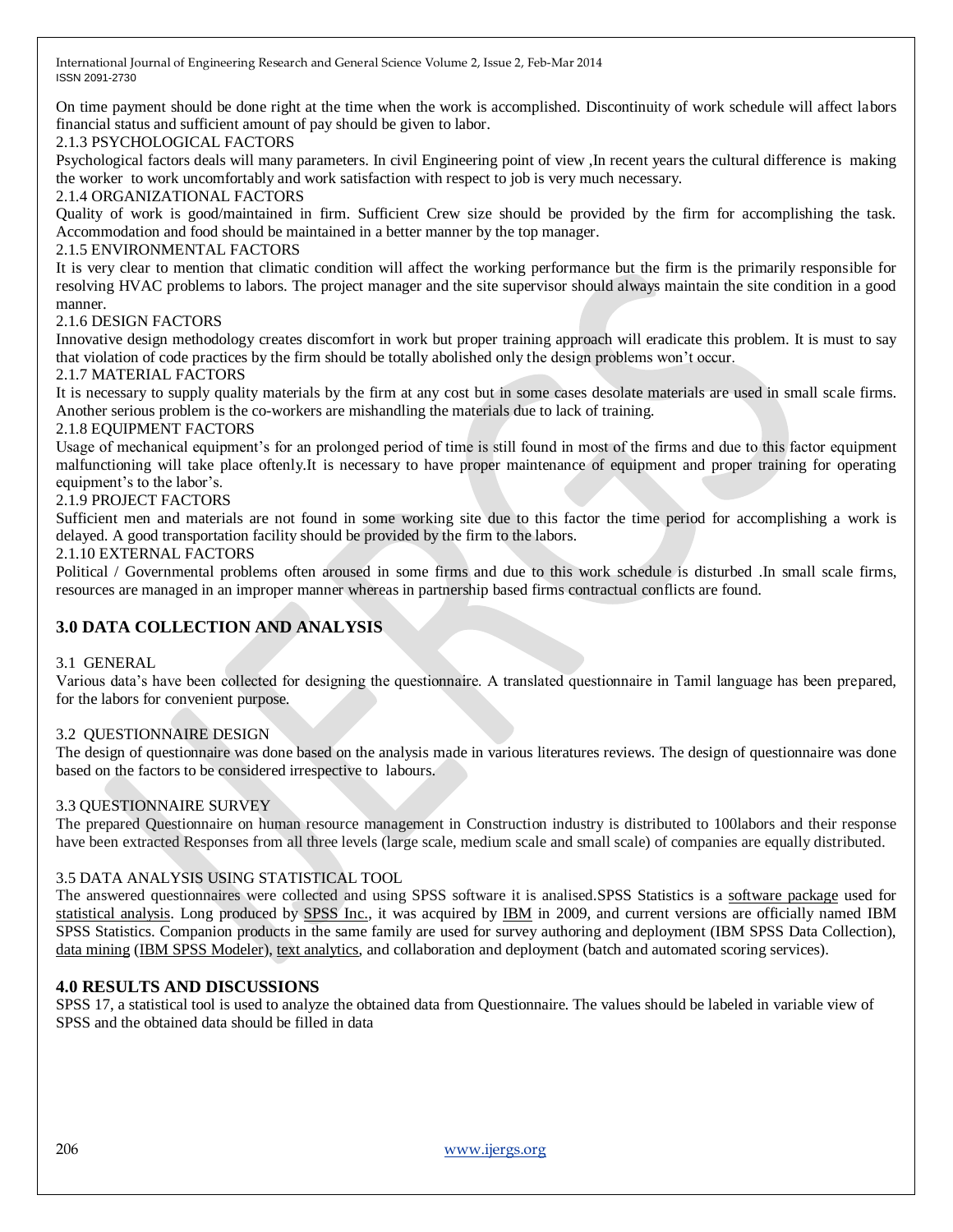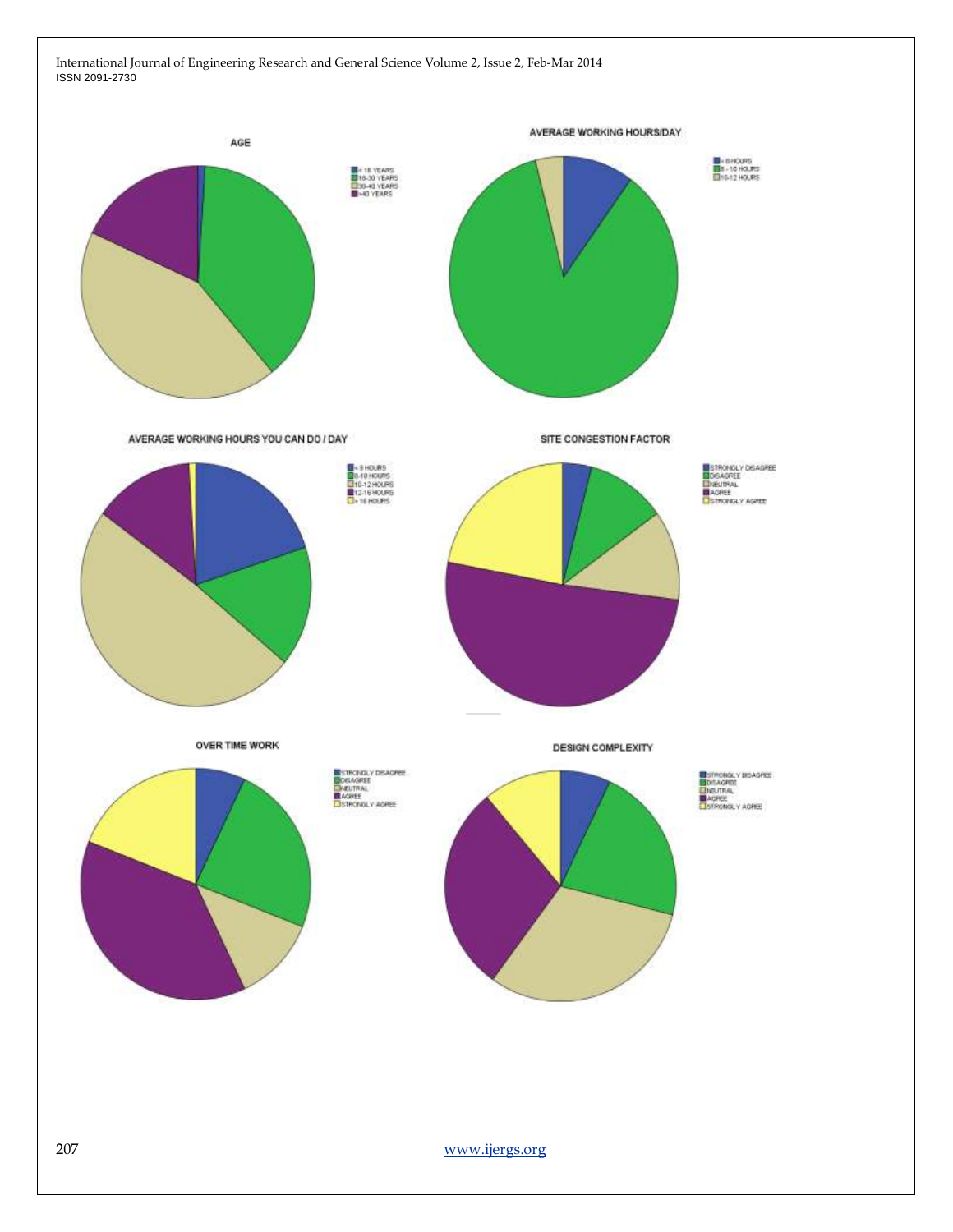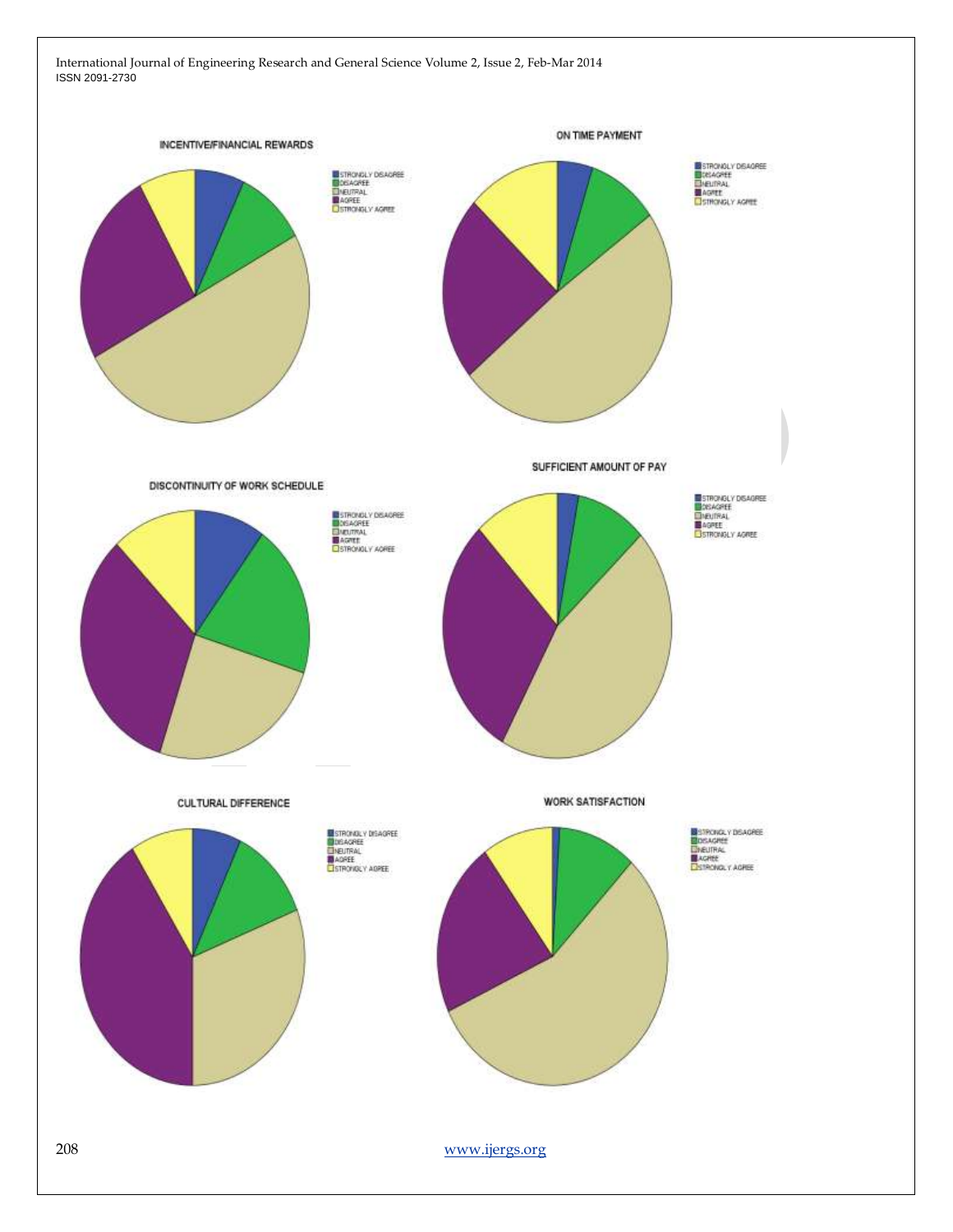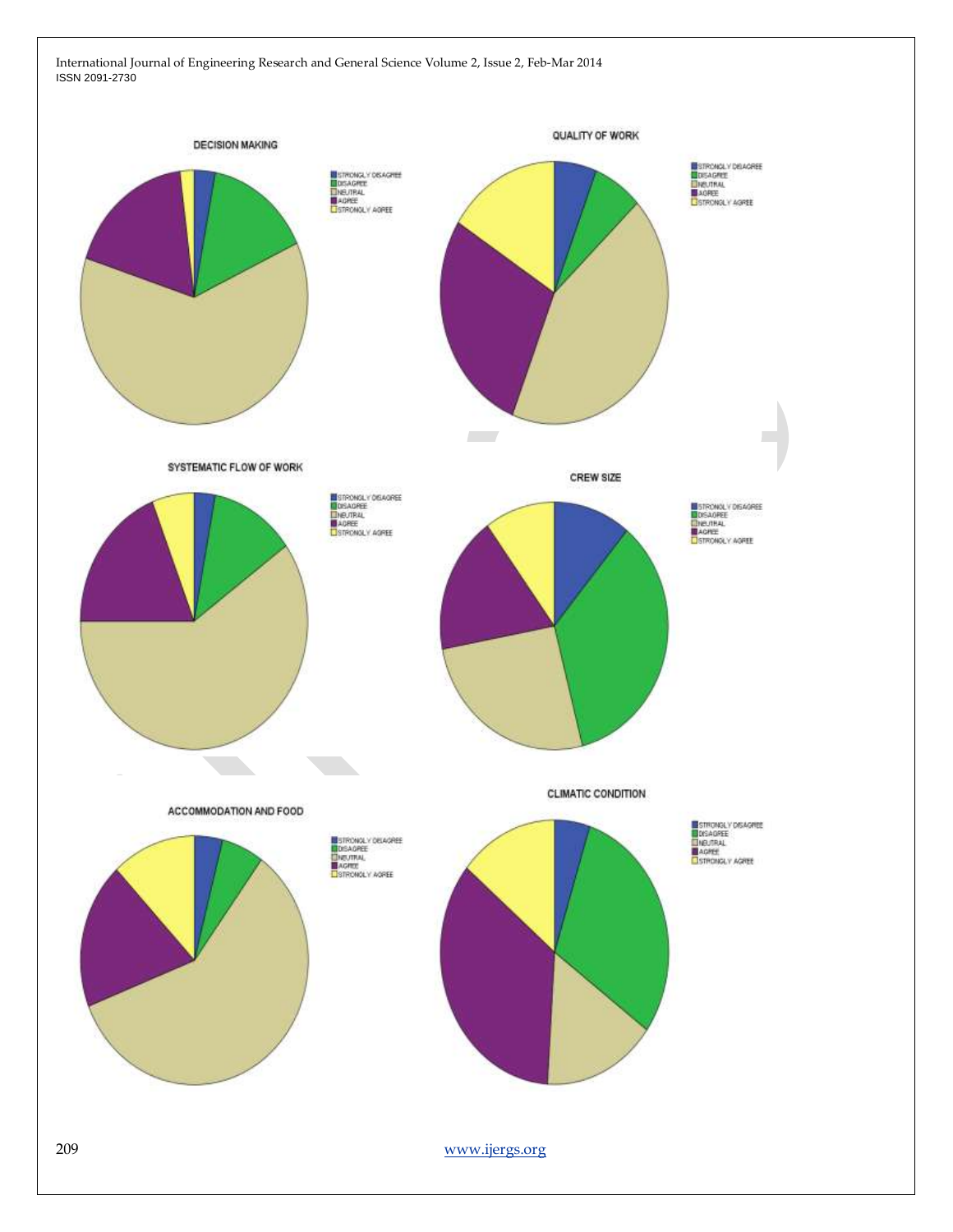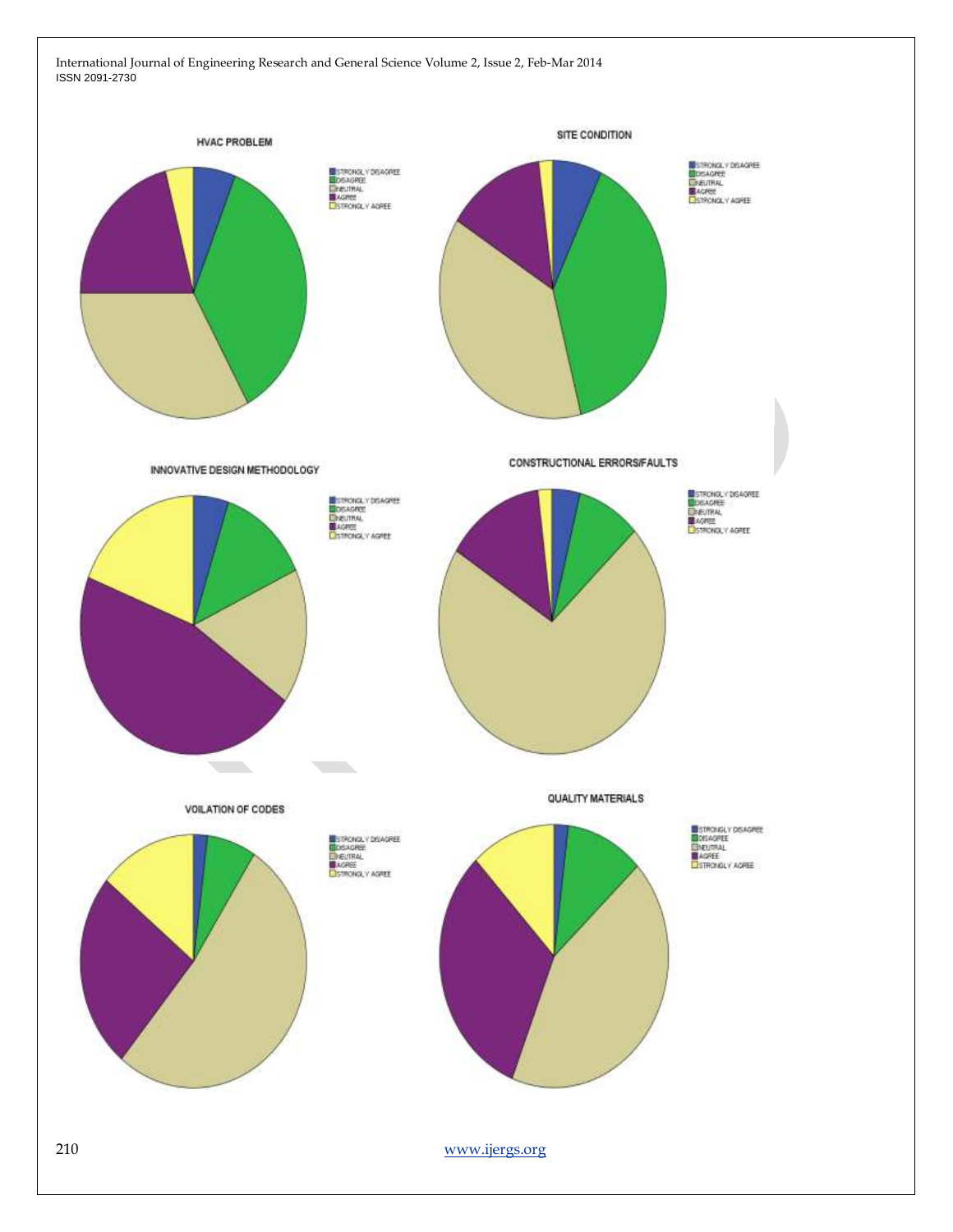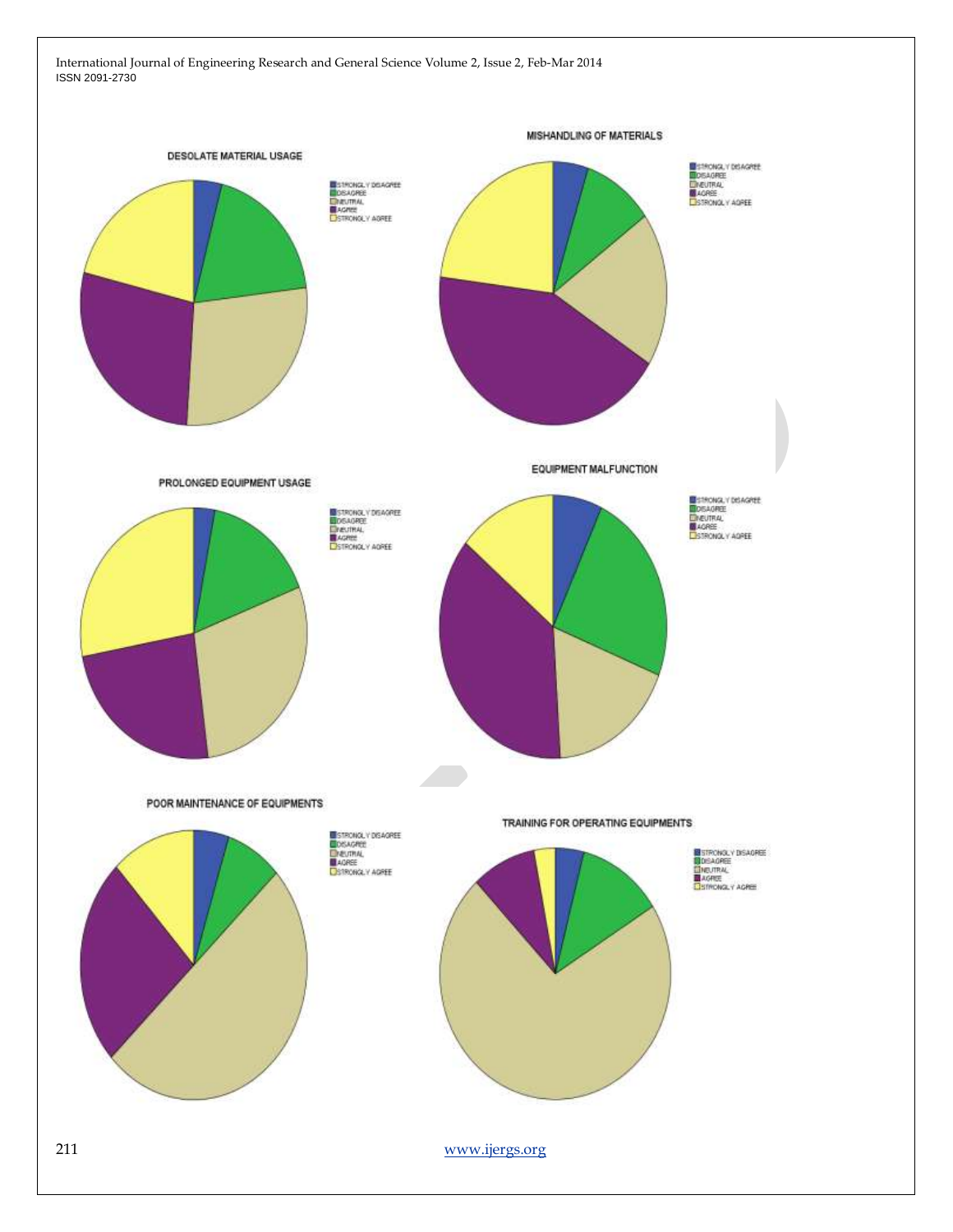